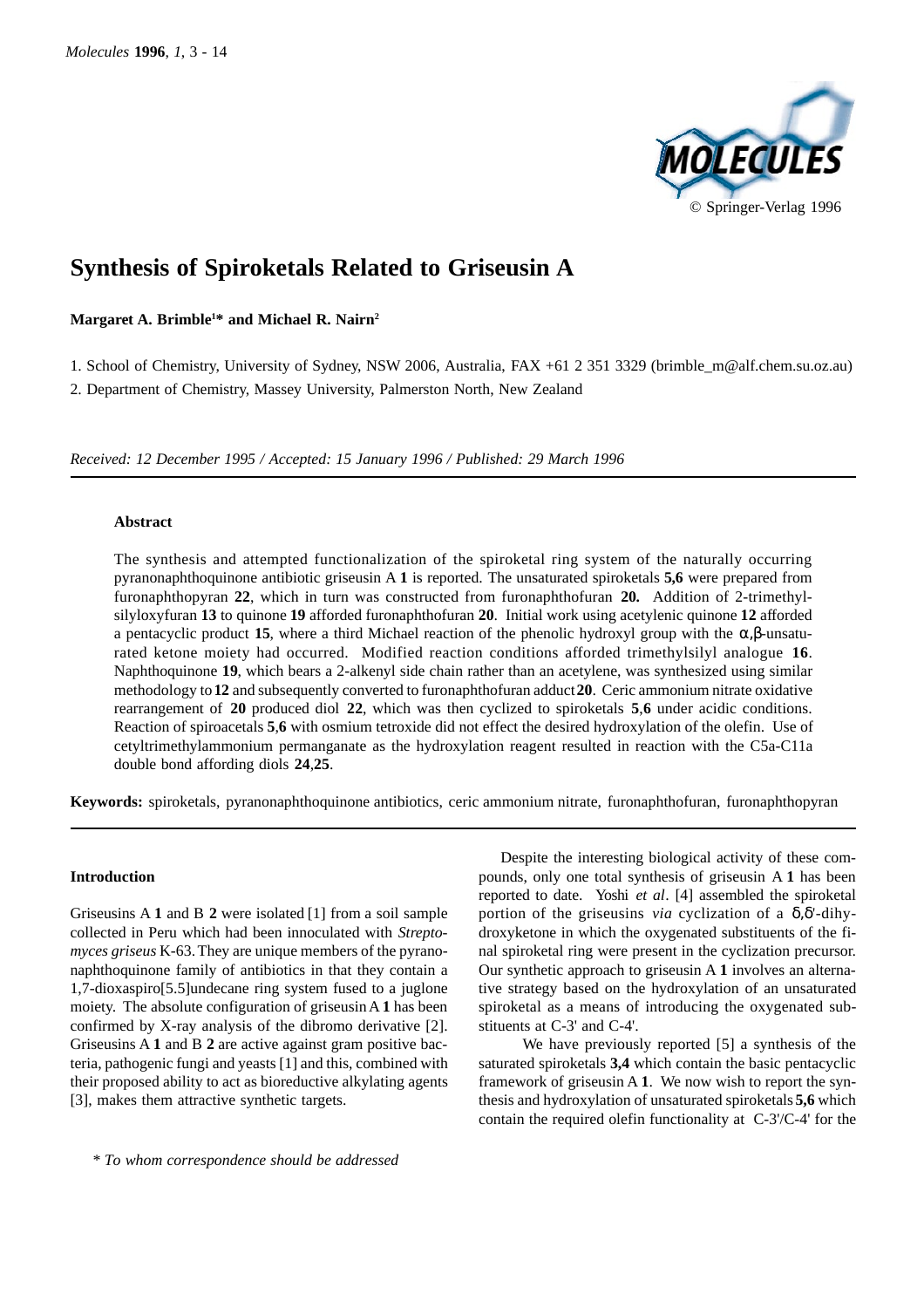#### **Results and Discussion**

Our approach [5] to the griseusin A skeleton involved the ceric ammonium nitrate (CAN) oxidative rearrangement of a furo[3,2-*b*]naphtho[2,1-*d*]furan to a furo[3,2-*b*]naphtho[2,3 *d*]pyran ring system. The furo[3,2-*b*]naphtho[2,1-*d*]furan, in turn, was assembled *via* the addition of 2-trimethylsilyloxyfuran to a naphthoquinone. Based on this strategy which was used successfully in the synthesis of saturated spiroketals **3,4**, our initial approach to introduce the double bond into the spiroketal ring hinged on the synthesis of acetylenic hemiketal **7.** Hydrogenation of **7** followed by acidcatalyzed cyclization would then furnish the unsaturated spiroketals **5,6.**

It was therefore envisaged that hemiketal **7** could be prepared *via* oxidation of furonaphthofuran **14**. Addition of 2 trimethylsilyloxyfuran **13** to naphthoquinone **12** was expected to yield furonaphthofuran **14** (Scheme 1). To this end, acetylenic ketone **11** was prepared [5] by oxidation of acetylenic alcohol **10** which in turn was prepared [5] from acetylene **9** and aldehyde **8**. Oxidative demethylation of **11** to naphthoquinone **12** using ceric ammonium nitrate afforded significant quantities of recovered starting material. Treatment of **11** with silver (II) oxide and nitric acid proved more effective and the resultant naphthoquinone **12** was then treated directly with 2-trimethylsilyloxyfuran **13.** The sole product isolated from these two steps (after purification by flash chromatography) was identified as pentacyclic adduct **15**, rather than the desired furonaphthofuran adduct **14**. Thus an extra conjugate addition reaction of the naphthalene hydroxyl group onto the α,β-unsaturated ketone side chain had occurred.

Disappearance of the absorbance for the acetylene group at  $2235 \text{ cm}^{-1}$  together with the appearance of a singlet in the vinylic region of the <sup>1</sup>H–NMR spectrum at  $\delta_{\rm H}$  6.35 indicated replacement of the acetylene moiety by a vinyl group. The 1 H–NMR spectrum indicated the presence of a 1:1 mixture of diastereomers and the 13C–NMR showed the lack of resonances due to acetylenic carbons. The COSY and HETCOR spectra were consistent with the presence of the additional six-membered ring. Adduct **14** was not observed as an intermediate in the reaction mixture, thus suggesting that cyclization to form **15** was facile.

Pentacycle **15** bears a close resemblance to several natural products, notably chromones [6] and the kidamycin antibiotics [7]. When the concentration of 2-trimethylsilyloxyfuran **13** was doubled, an additional product, *C*-trimethylsilyl pentacycle **16,** was formed in 35% yield (based on the amount of starting material recovered ) together with **15** (39%) (both as a 1:1 mixture of diastereomers). The relative  $R_f$  values (1:1 hexane-ethyl acetate) of **15** and this new compound suggested the formation of a less polar product. The <sup>1</sup>H-NMR spectrum of the new product was similar to **15**, how-



**Scheme 1.** *Synthesis of pentacycles 15, 16*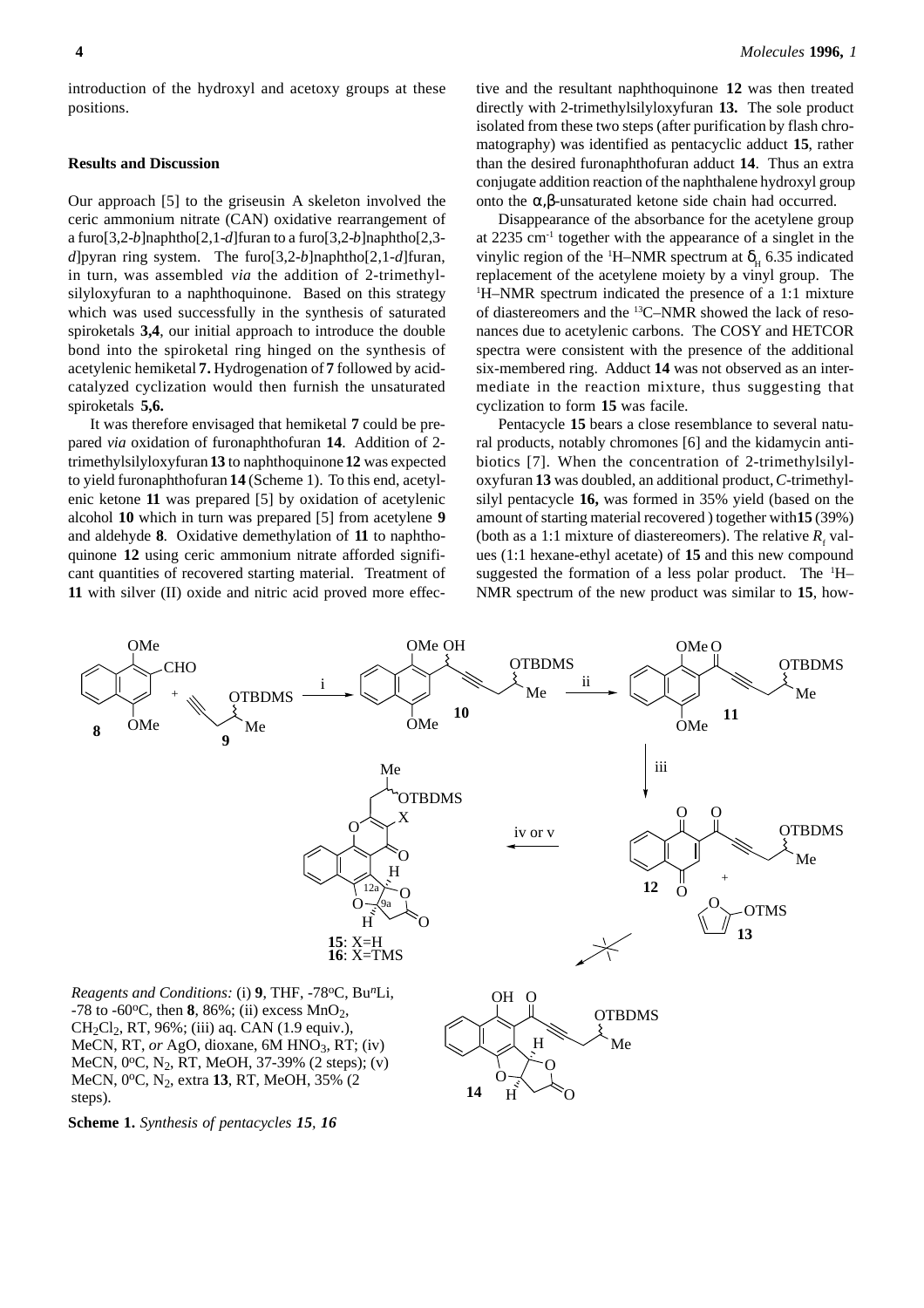ever, it lacked the resonance for the vinylic proton at  $\delta_{\rm H}$  6.35. The presence of an additional nine-proton singlet at  $\delta_{\rm H}$  0.41 suggested the introduction of a trimethylsilyl group at C-2. The formation of **16** can be rationalized in that attack by the multiple bond on a trimethylsilyl cation rather than a proton occurs in the Michael reaction to form the pyran ring, this presumably being due to the increased concentration of **13** in the reaction mixture.

Due to the additional cyclization taking place to form **15**, a new synthetic strategy was developed (Scheme 2). It was hoped that with a double bond in the side chain, rather than the acetylene group, the additional Michael reaction could be avoided or at least retarded. The double bond would provide the necessary unsaturation in order to elaborate the substituents on the spiroketal ring in the later stages of the synthesis.

Semi-hydrogenation of **10** over a Lindlar catalyst afforded *cis*-olefin **17** in 92% yield. Subsequent oxidation of alcohol **17** to the  $\alpha$ , β-unsaturated ketone **18** proved to be difficult. A variety of reagents were tried before a suitable method was found. Activated manganese dioxide required long reaction times and heating under reflux, and resulted in formation of the "double" dehydrogenation product **11**. Barium permanganate, sulphur trioxide-pyridine, Swern conditions,  $RuCl_2(PPh_3)_3$ , Fetizons reagent, pyridinium chlorochromate and pyridinium dichromate all proved unsatisfactory, giving poor yields or a complex mixture of products.

The oxidation of **17** to **18** was finally solved by using *tetra*-*n*-propylammonium perruthenate which was developed by Ley and Griffith *et al.* [8] Treatment of **17** with TPAP and co-oxidant *N*-methylmorpholine *N*-oxide at high dilution in dichloromethane afforded ketone **18** cleanly in 83% yield. It was isolated in essentially pure form by filtration of the reaction mixture through a silica gel pad.

With the desired ketone **18** in hand, oxidative demethylation proceeded smoothly and in high yield (92%) to furnish quinone **19**. The optimum conditions found required the use of ceric ammonium nitrate (1.9 equivalents) dissolved in the



**Scheme 2.** *Synthesis of unsaturated spiroketals 5, 6.*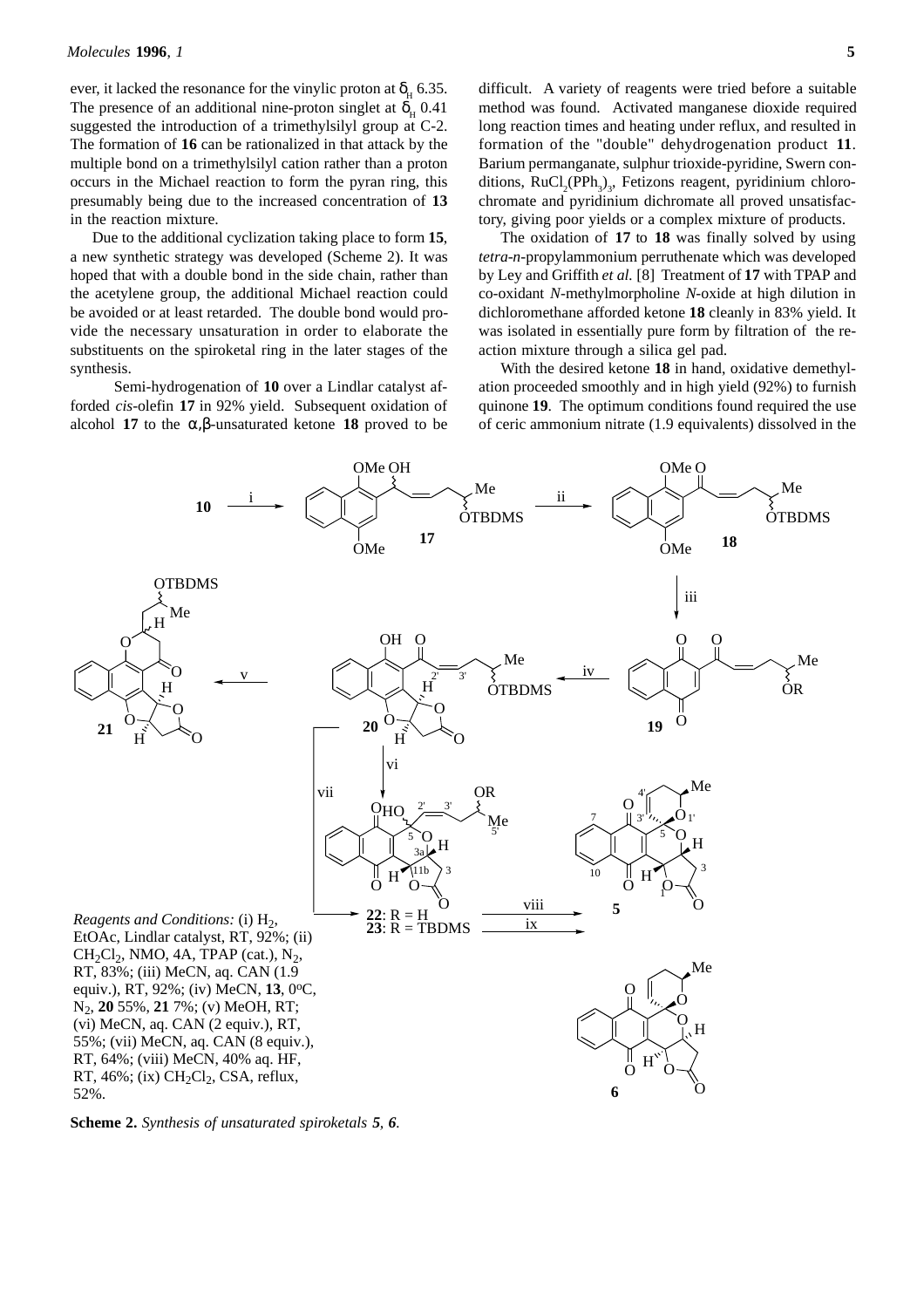minimum quantity of water needed to dissolve the cerium salt. Not adhering to these conditions resulted in a darkening of the reaction mixture and the appearance of a more polar product, presumably due to loss of the tert-butyldimethylsilyl protecting group. In this oxidation step using CAN, Florisil was used to separate the oxidant from the product. This helped prevent the undesired Michael addition from occurring, which was found to be promoted by both residual CAN and flash silica.

Addition of 2-trimethylsilyloxyfuran **13** to **19** under the usual conditions (0°C, MeCN,  $N_2$ ) afforded a mixture of adduct **20** and pentacycle **21** in 55 and 7% yield respectively (scheme 2). The maximum yield of the desired adduct **20** was obtained when the reaction mixture was worked up quickly. Long reaction times resulted in complete conversion to **21**. If residual CAN was not removed from the quinone precursor **19** by using Florisil, a second cyclization occurred.

With furonaphthofuran **20** in hand, it was then necessary to effect oxidative rearrangement of this tetracyclic system to the ring system present in the pyranonaphthoquinone antibiotic griseusin A **1**. Treatment of **20** with an excess of ceric ammonium nitrate (8 equivalents) afforded the furo[3,2 b]naphtho[2,3-d]pyran **22**, where oxidative rearrangement was accompanied by loss of the silyl protecting group. The diol **22** was isolated in 64% yield after purification by flash chromatography. Thus the presence of unsaturation in the side chain resulted in lower yields for this oxidation step compared to the saturated analogues [5].

The 1 H–NMR spectrum of **22** revealed an upfield shift in the resonances of the bridgehead protons relative to the initial adduct **20**. The coupling constant between the bridgehead protons was reduced from 5.9 to 2.9 Hz, reflecting the presence of 6,5 ring fusion of the terminal rings. The coupling constant observed,  $J_{3a,11b}$  2.9 Hz, matched those obtained for the analogous protons in griseusin A **1** and B **2** [1].

1 H–NMR spectroscopy established that diol **22** was in fact a mixture of diastereomers due to the presence of four chiral centres. Whilst the relative stereochemistry of the bridgehead protons at C-3a and C-11b was established as *cis*, a diastereomeric mixture resulted due to lack of control of stereochemistry at the anomeric carbons C-5 and at C-4'.

Having synthesized diol **22** the remaining step required to construction of the griseusin A **1** framework, involving cyclization to form the spiroketal ring. Thus diol **22** was treated with camphor sulphonic acid under gentle reflux to afford spiroketals **5**,**6** in a 3:2 ratio, as measured by integration of the 1 H–NMR spectrum. The two spiroketals **5**,**6** were inseparable by flash chromatography, but were readily separated by high-pressure liquid chromatography (HPLC), which also confirmed the 3:2 isomeric ratio. The <sup>1</sup>H-NMR spectrum of the isomeric mixture of spiroketals was readily interpreted due to most of the resonances from the individual isomers being distinguishable.

The assignment of structure **5** to the major isomer was based on the spiroketal functional group being formed under thermodynamic control, and that maximum stability is gained by the anomeric effect [9] when the oxygen atom of each pyran ring occupies a position axial with respect to the C-O bond of the adjacent ring. In the case of these spiro[5.5]systems, the *bis*-axial arrangement of spiro C-O bonds is often observed in both saturated and unsaturated systems [10] (Figures 1,2). Comparison of the 1 H–NMR chemical shifts for the two spiroketals supported the assigned structures. Thus, spiroketal 6 exhibited a double doublet at  $\delta_{\rm H}$  4.90, which was assigned to the bridgehead proton 3a-H, whilst with the spiroketal **5** this same proton resonated as a double doublet further downfield at  $\delta_{\rm H}$  5.01. The deshielding of 3a-H in the isomer **5** is attributed to the 1,3-diaxial interactions between 3a-H and O-1'. 1 H–NMR chemical shift differences and relative positions between **5** and **6** were generally the same as those between saturated isomers **3** and **4** [5].

If the ceric ammonium nitrate mediated oxidative rearrangement of **20** was left for an extended period of time, the mildly acidic conditions not only resulted in cyclization to diol **22**, but also isomerization of the olefin to the *trans* isomer. By combining the inability of the *trans* isomer to cyclize to form a six-membered ring with the use of short reaction times formation of this unwanted by-product was prevented.

The intermediate hemiketal **23** with an intact *tert*-butyldimethylsilyl protecting group, could be formed from adduct **20** in 55% yield by using only two equivalents of ceric ammonium nitrate to rearrange the carbon skeleton. Subsequent deprotection of silyl ether **23** to alcohol **22** using ceric ammonium nitrate was much less efficient than direct conversion of **20** to **22**. Alternative desilylating agents such as tetrabutylammonium fluoride, trifluoroacetic acid and AcOH/ THF/H<sub>2</sub>O resulted in decomposition or a complex mixture. However, success was finally achieved by using aqueous hydrofluoric acid.

Addition of HF to an acetonitrile solution of **23** effected deprotection and *in situ* cyclization to spiroketals **5**,**6**. In this case, spiroketal **6** was the major isomer formed  $(5.6 =$ 3:7). The differing isomeric ratios obtained may be attributed to the spiroketal ring being formed under thermodynamic conditions using ceric ammonium nitrate, whilst the reaction proceeds under kinetic control using hydrofluoric acid. In the synthesis of calyculin  $A<sup>11</sup>$ , an analogous [6,5] spiroketal ring system was formed under kinetic control by treatment of an acyclic *bis*-triethylsilyl ether with aq. HF. The preference for formation of the less stable kinetic spiroketal in this case "was not readily apparent from the available data, due to a lack of information about the order of ring forming steps during the spirocyclization process" [11]. A similar one step desilylation/cyclization process [12] for avermectin B2a precursors using HF-pyridine in tetrahydrofuran produced the corresponding kinetic cyclization product.

The oxidative rearrangement of the two pentacyclic adducts **15** and **21** was investigated as an alternative route to the griseusin A ring system. Treatment of pentacycles **15** and **21** with ceric ammonium nitrate, however, resulted in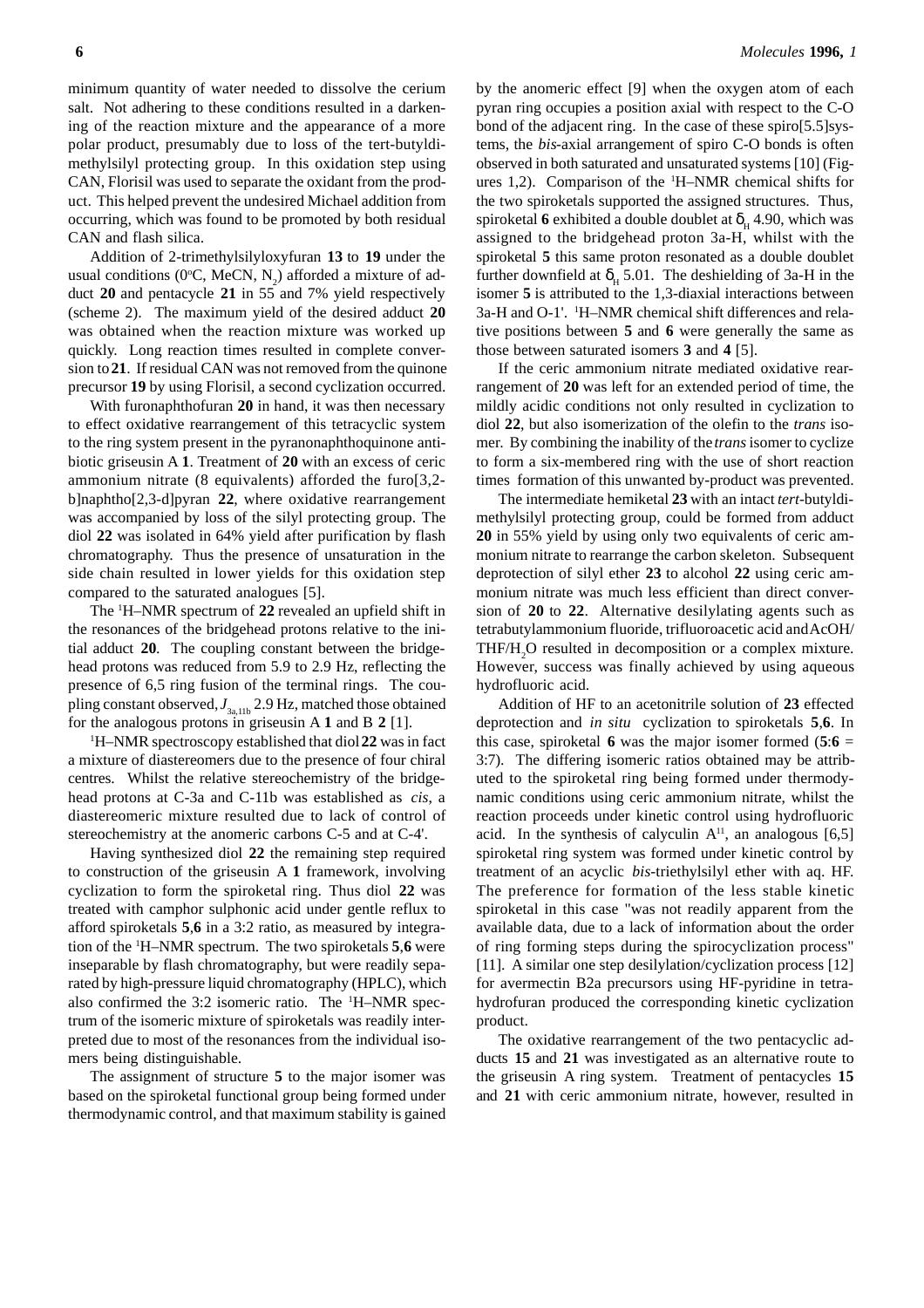decomposition or the formation of complex mixtures of products. Therefore this avenue was not pursued further.

Unsaturated spiroketal **5** has the same relative stereochemistry at C-3a and C-5 as griseusin A **1**. Efforts were therefore directed towards improvement of the ratio of **5**:**6** by using alternative acidic conditions to effect cyclization to the spiroketal ring system. In the case of the saturated spiroketals **3**,**4**, successful isomerization of **4** to **3** was realized upon treatment of **4** with trifluoroacetic acid in benzene under reflux. Treatment of the unsaturated spiroketals **5,6** with the same conditions, however, resulted in severe decomposition.

With the unsaturated spiroketals **5,6** in hand, it then remained to examine the *syn*-hydroxylation of the double bond. Treatment of  $5.6$  with NMO/OsO<sub>4</sub> resulted in no reaction



after 6 h. Addition of more catalyst and oxidant and leaving the reaction overnight resulted in no further change. Use of a trimethylamine *N*-oxide / pyridine system, a method reported to be good for hindered olefins [13], only afforded recovered starting material.

Since osmium tetraoxide did not effect *syn*-hydroxylation of spiroketals **5,6**, attention then turned to the use of cetyltrimethylammonium permanganate (CTAP),  $C_{16}H_{33}NMe_3^+MnO_4^-$  [14]. Treatment of **5,6** with CTAP in dichloromethane at room temperature produced a more polar product which exhibited a hydroxyl stretch at 3861-  $3369 \text{ cm}^{-1}$  in the IR spectrum. The vinylic protons, 3'-H and 4'-H were still present in the–NMR spectrum, and hence the C3'-C4' double bond had not been hydroxylated. All the aromatic protons were still present in the product and the chemi-



### **Figure 1**



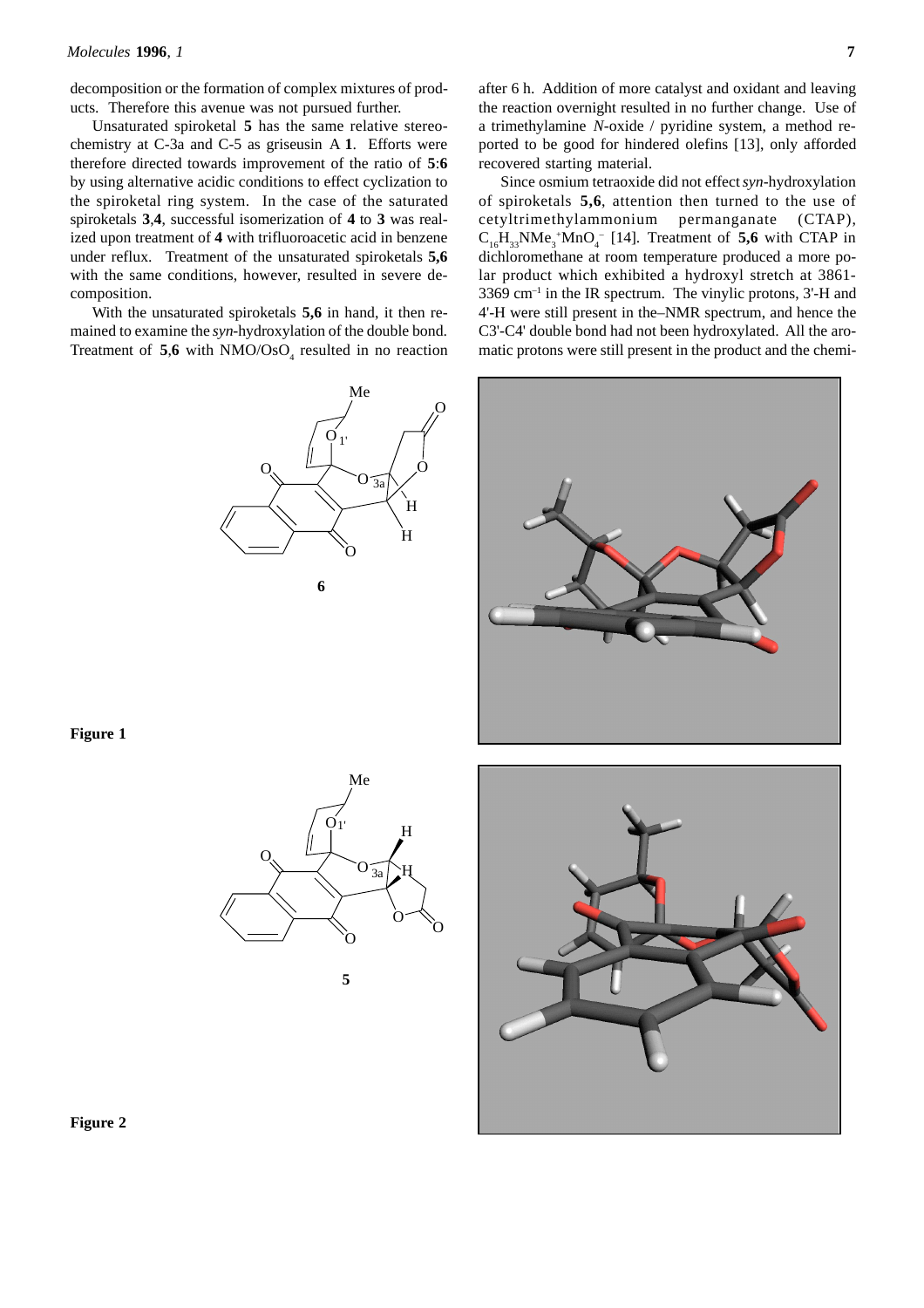cal shifts for C-6a and C-10a had not significantly changed. It was therefore concluded that the C5a-C11a double bond had undergone hydroxylation. This was supported by the upfield shift of C-5a and C-11a from approximately  $δ<sub>c</sub>$  144 and  $\delta_c$  136 respectively in **5,6** to  $\delta_c$  82, consistent with conversion of  $sp<sup>2</sup>$  carbons to oxygen-substituted  $sp<sup>3</sup>$  carbons.

Both the 1 H and 13C–NMR spectra indicated the presence of two diastereomers. Hence the reagent had effected dihydroxylation stereoselectively. The structures for spiroketals **5** and **6** were calculated with the semi-empirical method AM1 using the program package VAMP v5.6 [15] (Figure 1, 2). These models predicted that spiroketal **6** would be approached by the CTAP reagent from the lower face of the C5a-C11a double bond, the upper face being sterically hindered by both the lactone and the spiroketal ring (Figure 1). The approach of the electrophile from the lower face affords diol **25**.

The approach of the hydroxylation reagent to the C5a-C11a double bond in spiroketal **5** was more difficult to predict (Figure 2). There is little difference in steric bulk between the pyran and the lactone. However, the lactone ring does appear to shield the lower face more effectively than the pyran ring does the upper face. Although a definitive assignment of stereochemistry to the diol formed from spiroketal **5** was difficult, it was noted that the resonances for 6'-Me and 6'-H were significantly deshielded compared to these for these protons in diol **25**. This suggested that the newly introduced hydroxyl groups at C-5a and C-11a were *syn* to 6'-Me. Hence structure **24** was tentatively assigned to this second diol.

Based on the results obtained from the dihydroxylation of spiroketals **5**,**6** it appeared that hydroxyl groups on the spiroketal ring in griseusin A **1** would have to be put in place before assembly of the ring itself. Once constructed, unsaturated spiroketal rings present in pyranonaphthoquinones **5**,**6** resist hydroxylation to the extent that other sources of unsaturation on the molecule (C5a-C11a) react instead. This lack of reactivity may well be due to steric effects although electronic factors may also be involved.

#### **Experimental Section**

#### *General Details*

Chemicals and reagents were purchased from the Aldrich Chemical Co. and used without further purification. Melting points were determined on a Kofler hotstage apparatus and are uncorrected. <sup>1</sup>H and <sup>13</sup>C NMR spectra were obtained at 270 and 67.8 MHz respectively. 13C NMR spectra were assigned with the aid of DEPT spectra. Mass spectra were recorded under electron impact using an ionisation potential of 70 eV and chemical ionisation with ammonia as the reagent gas, or using liquid secondary ionisation mass spectrometry (LSIMS) with either a nitrobenzyl alcohol (NBA) or a 5:1 dithiothreitol:dithioerythritol (DTDE) matrix. Flash chromatography was performed using Merck Kieselgel 60 (230-400 mesh) with the solvents indicated. Analytical TLC was performed using precoated silica gel plates (Merck Kieselgel 60  $F_{254}$ ). THF was distilled from sodium benzophenone ketyl before use. The acetylenic alcohol **10** and the acetylenic ketone **11** were prepared [5] using the procedure previously reported.

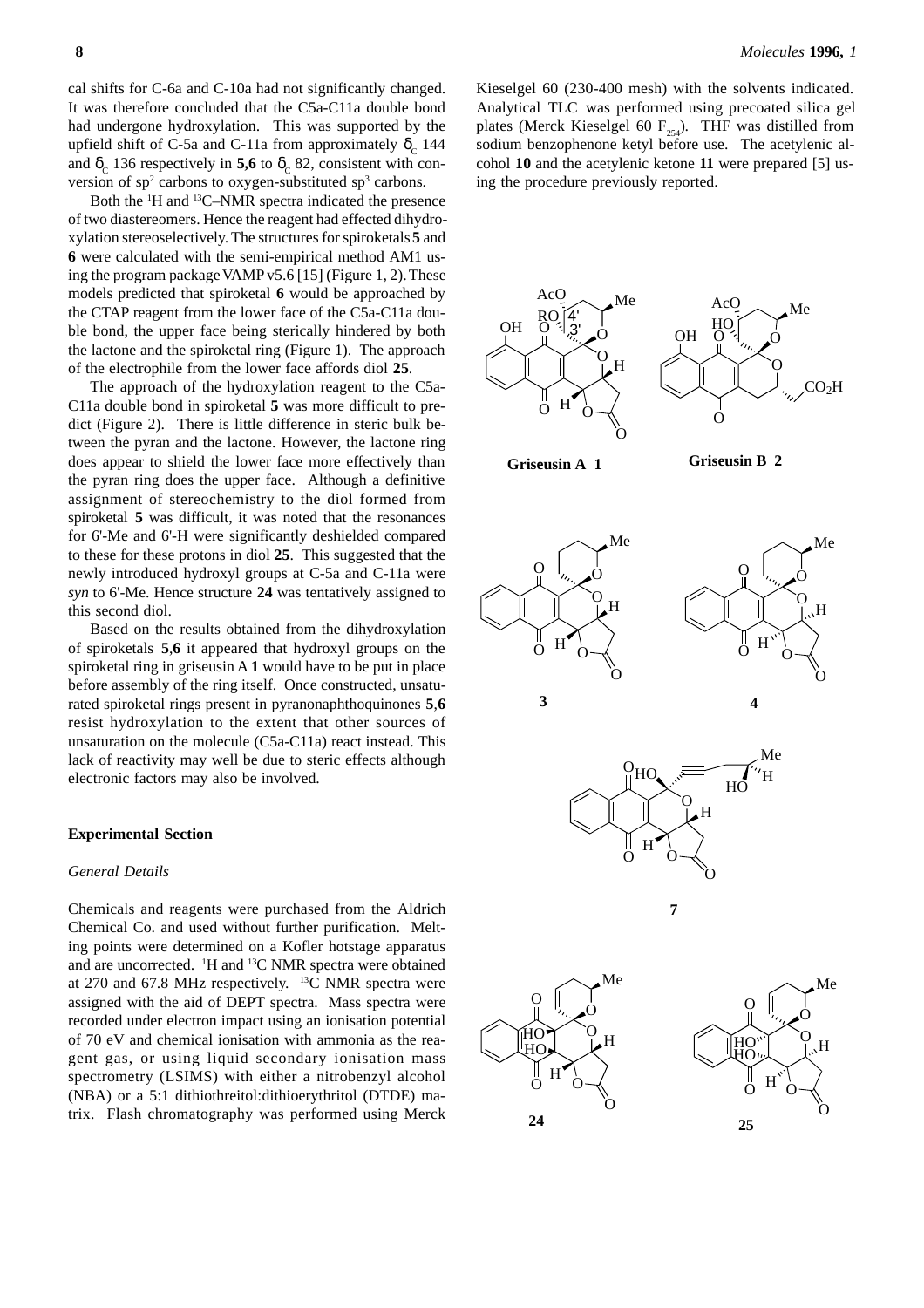### **(±)-2-(5-tert-Butyldimethylsilyloxy-1-oxohex-2-ynyl)-1,4 naphthoquinone 12**

#### *Using Ceric Ammonium Nitrate*

A solution of ceric ammonium nitrate (921 mg, 1.67 mmol) in water (7 cm<sup>3</sup>) was added dropwise to a vigorously stirred solution of 1,4-dimethoxynaphthalene **11** (364 mg, 0.88 mmol) in acetonitrile (49 cm<sup>3</sup>) at room temperature. After 0.25 h the reaction mixture was diluted with dichloromethane (57 cm<sup>3</sup>), washed with water ( $2 \times 36$  cm<sup>3</sup>) and dried over sodium sulphate. Evaporation of the solvent at reduced pressure afforded a mixture (317 mg) of the *title compound* **12** and **11** [*ca.* 1:1 (NMR)] as an orange oil. The mixture was used in the subsequent step without any attempt to separate the two components.

#### *Using Silver(II) Oxide and Nitric Acid*

To a mixture of **11** (12 mg, 0.029 mmol), silver(II) oxide (14 mg,  $0.11$  mmol) and  $1,4$ -dioxane  $(1.3 \text{ cm}^3)$  was added dropwise 6 mol dm<sup>-3</sup> nitric acid  $(29 \text{ mm}^3)$ . The suspension was vigorously stirred until no starting material could be detected by TLC (*ca.* 1 min), poured into dichloromethane  $(3 \text{ cm}^3)$  and washed with water  $(2 \times 1 \text{ cm}^3)$ . The organic phase was dried over sodium sulphate and the solvent evaporated under reduced pressure to give the *title compound* **12** (15 mg) as an orange oil.

IR(film) 2216 (CºC), 1670 (C=O).

<sup>1</sup>H NMR (200 MHz; CDCl<sub>3</sub>) 0.06 (6H, s, SiMe<sub>2</sub>), 0.86 (9H, s, Bu*<sup>t</sup>* ), 1.27 (3H, d, *J* 6.1 Hz, Me), 2.55-2.60 (2H, m, CH<sub>2</sub>C°C), 3.98-4.16 (1H, m, CHOSi), 7.32 (1H, s, 3-H), 7.64-7.84 (2H, m, 6-H and 7-H), 8.02-8.16 (2H, m, 5-H and 8-H). MS (EI)  $m/z$  384 (M+2H, 4), 327 (M+2H-C<sub>4</sub>H<sub>9</sub>, 10), 325  $(M-C<sub>4</sub>H<sub>9</sub>, 12), 75 [(CH<sub>3</sub>)<sub>2</sub>SiOH, 74].$ 

HRMS Calcd for  $C_{22}H_{26}O_4Si$ : (M + 2H), 384.1757. Found:  $(M + 2H)$ , 384.1733. The crude material was used in the next step without further purification.

### **(9aR\*,12aR\*,2'R\*)-and (9aR\*,12aR\*,2'S\*)-3-(2-tert-Butyldimethylsilyloxypropyl)-9a,12a-dihydro-1Hfuro[2",3":4',5']furo[3',2':3,4]naphtho[1,2-b]pyran-1,11(10H)-dione 15.**

### *Using the naphthoquinone 12 prepared with the aid of ceric ammonium nitrate*

A solution of 2-trimethylsilyloxyfuran **13** (109 mg, 0.70 mmol) in acetonitrile  $(3.3 \text{ cm}^3)$  was added dropwise to an ice- cooled mixture (*ca.* 1:1) of **12** and **11** (317 mg total mass) in acetonitrile (39 cm<sup>3</sup>) under an atmosphere of nitrogen. After 1 h, the reaction was left to warm to room temperature and then methanol (5 cm<sup>3</sup>) was added. After a fur-

ther 30 h, the solvent was removed under reduced pressure to give an orange oil, which was purified by flash chromatography using hexane-ethyl acetate (1:1) as eluent to afford **11** (173 mg, 48%) and the *title compound* **15** [84 mg, 39% over two steps (based on unreacted **11**)] as a pale yellow oil and as a 1:1 mixture of stereoisomers (1 H–NMR). Trituration using ether afforded a colourless solid.

m.p. 186.5-188.5°C.

IR (film) 1776 (C=O, γ-lactone), 1654s, 1634 (C=O, α,βunsaturated ketone),  $1597$  (C=C) cm<sup>-1</sup>.

 ${}^{1}$ H NMR (270 MHz; CDCl<sub>3</sub>) 0.00 (6H, s, SiMe<sub>2</sub>), 0.80, 0.81 (9H, s, Bu<sup>*i*</sup>), 1.32 (3H, d, *J* 6.2 Hz, Me), 2.84 (2H, d, *J*<sub>1',2'</sub> 5.1 Hz, 1'-CH<sub>2</sub>), 3.18 (2H, d,  $J_{10,9a}$  4.0 Hz, 10-CH<sub>2</sub>), 4.26-4.41 (1H, m, CHOSi), 5.61 (1H, dt,  $J_{9a,12a}$  5.7 and  $J_{9a,10}$  4.0 Hz, 9a-H), 6.35 (1H, s, 2-H), 6.98 (1H, d,  $J_{122.99}$  5.7 Hz, 12a-H), 7.74-7.79 (2H, m, 6-H and 7-H), 8.07-8.10 (1H, m, 5-H or 8- H), 8.45-8.49 (1H, m, 8-H or 5-H).

<sup>13</sup>C NMR (67.8 MHz; CDCl<sub>3</sub>) -5.0, -4.6 (CH<sub>3</sub>, SiMe<sub>2</sub>), 18.0 (C, CMe<sub>3</sub>), 24.0 (CH<sub>3</sub>, C-3'), 25.7 (CH<sub>3</sub>, CMe<sub>3</sub>), 35.6 (CH<sub>2</sub>, C-10), 44.6, 44.7 (CH<sub>2</sub>, C-1'), 66.8, 67.1 (CH, C-2'), 83.1 (CH, C-9a), 84.6 (CH, C-12a), 110.9 (C, C-12b), 113.2, 113.4 (CH, C-2), 117.3 (C, C-12c), 122.7, 122.8, 122.9, 123.0 (CH, C-5, C-8), 126.4 (C, C-4b, C-8a), 128.8, 129.4 (CH, C-6, C-7), 149.3 (C, C-8b), 155.4 (C, C-4a), 165.7, 165.9 (C, C-3), 174.5 (C, C-11), 177.4 (C, C-1).

MS (EI)  $m/z$  466 (M<sup>+</sup>, 4), 422 (M-CO<sub>2</sub>, 4), 409 (M-C<sub>4</sub>H<sub>9</sub>, 100), 365 (M-CO<sub>2</sub>-C<sub>4</sub>H<sub>9</sub>, 30), 75 [(CH<sub>3</sub>)<sub>2</sub>SiOH, 25]. Anal. Cald for  $C_{26}H_{30}O_6Si$ : C, 66.9; H, 6.5. Found: C, 67.15;

H, 6.8.

#### *Using naphthoquinone 12 prepared using silver(II) oxide*

A solution of 2-trimethylsilyloxyfuran **13** (9.0 mg, 0.058 mmol) in acetonitrile (0.3 cm<sup>3</sup>) was added dropwise to an ice- cooled solution of crude **12** (15 mg) in acetonitrile (1.8 cm3 ) under an atmosphere of nitrogen. After 1 h, the reaction mixture was left to warm to room temperature and then methanol (0.4 cm3 ) added. After a further 30 h, the solvent was removed under reduced pressure to give an orange oil which was purified by flash chromatography using hexane-ethyl acetate (1:1) as eluent to afford the *title compound* **15** (5.0 mg, 37% over two steps) as a 1:1 mixture of stereoisomers  $(^1H-NMR)$ .

# **(9aR\*,12aR\*,2'R\*)- and (9aR\*,12aR\*,2'S\*)-2-Trimethylsilyl-3-(2-tert-butyldimethylsilyloxypropyl)-9a,12adihydro-1H-furo[2",3":4",5"]-furo[3',2':3,4]naphtho[1,2 b]pyran-1,11(10H)-dione 16.**

A solution of  $13(65 \text{ mg}, 0.41 \text{ mmol})$  in acetonitrile  $(1.8 \text{ cm}^3)$ was added dropwise to an ice-cooled mixture (79 mg) of **12** and 11 in acetonitrile (10 cm<sup>3</sup>) under an atmosphere of nitrogen. After 1 h, the reaction mixture was left to warm to room temperature and then methanol  $(1.2 \text{ cm}^3)$  was added. After stirring for 30 h, the solvent was removed under reduced pres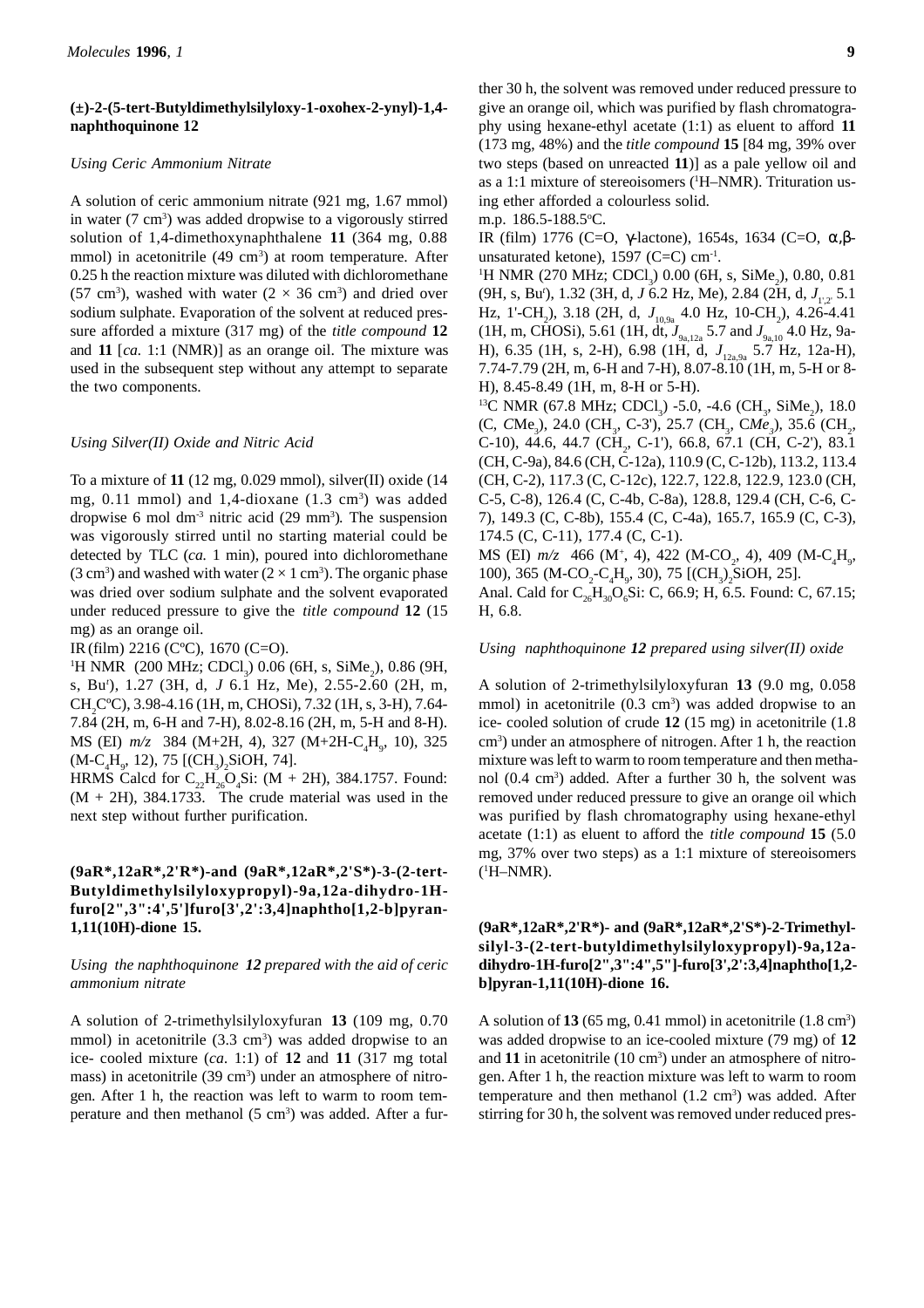sure to give an orange oil, which was purified by flash chromatography using hexane-ethyl acetate (1:1) as eluent to afford **11** (22 mg, 24%), the pentacycle **15** [29 mg, 39% over two steps (based on unreacted **11**)] and the *title compound* **16** [30 mg, 35% over two steps (based on unreacted **11**)] as a pale yellow solid and as a 1:1 mixture of stereoisomers (1 H-NMR).

m.p. 188.5-190.5°C.

IR (film) 1781 (C=O, γ-lactone), 1643 (C=O, α,β-unsaturated ketone),  $1618$  (C=C, vinylic) cm<sup>-1</sup>.

<sup>1</sup>H NMR (270 MHz; CDCl<sub>3</sub>) -0.24, -0.23, -0.01, 0.00 (6H, s, 2'-OSiMe<sub>2</sub>), 0.41 (9H, s, 2-SiMe<sub>3</sub>), 0.75 (9H, s, Bu<sup>*r*</sup>), 1.32(2) (3H, d, J 5.9 Hz, Me), 2.87, 2.89 (1H, dd,  $J_{\text{gem}}$  13.9 and  $J_{\text{Ly}}$ 7.0 Hz, 1'-H<sup>A</sup>), 3.04, 3.07 (1H, dd,  $J_{\text{gem}}$  13.9 and  $J_{1,2}$  8.4 Hz, 1'-H<sup>B</sup>), 3.16 (2H, d, J<sub>10,9a</sub> 3.8 Hz, 10-CH<sub>2</sub>), 4.37-4.53 (1H, m, CHOSi), 5.56 (1H, dt,  $J_{9a,12a}$  5.9 and  $J_{9a,10}$  3.8 Hz, 9a-H), 6.95, 6.96 (1H, d, J<sub>12a,9a</sub> 5.9 Hz, 12a-H), 7.71-7.77 (2H, m, 6-H and 7-H), 8.05-8.08 (1H, m, 5-H or 8-H), 8.43-8.47 (1H, m, 8-H or 5-H).

<sup>13</sup>C NMR (67.8 MHz; CDCl<sub>3</sub>) -4.9, -4.7 (CH<sub>3</sub>, 2'-OSiMe<sub>2</sub>), 1.40 (C, 2-SiMe<sub>3</sub>), 17.9 (C, *CMe<sub>3</sub>)*, 24.3 (CH<sub>3</sub>, C-3'), 25.6 (CH<sub>3</sub>, CMe<sub>3</sub>), 35.5 (CH<sub>2</sub>, C-10), 44.1 (CH<sub>2</sub>, C-1'), 67.7, 68.2 (CH, C-2'), 82.9 (CH, C-9a), 84.7(2) (CH, C-12a), 110.7, 110.8 (C, C-12b), 115.9(2) (C, C-12c), 120.1, 120.2 (C, C-2), 122.6, 122.8, 122.9 (CH, C-5, C-8), 126.2 (C, C-4b, C-8a), 128.6, 129.2 (CH, C-6, C-7), 149.1(2) (C, C-8b), 155.1 (C, C-4a), 168.7, 168.9 (C, C-3), 174.6, 174.7 (C, C-11), 181.4, 181.5 (C, C-1).

MS (EI) *m/z* 538 (M<sup>+</sup>, 18), 481 (M-C<sub>4</sub>H<sub>9</sub>, 100), 391 (18), 343  $(34)$ , 73 [ $(CH<sub>3</sub>)<sub>3</sub>Si$ , 62].

HRMS. Calcd for  $C_{29}H_{38}O_6Si_2$  M, 538.2207. Found: M, 538.2201.

### **(2'Z)-(1'R\*,5'R\*)- and (1'R\*,5'S\*)-2-(5-tert-Butyldimethylsilyloxy-1-hydroxyhex-2-enyl)-1,4-dimethoxynaphthalene 17.**

To a solution of the acetylene **10** (1.364 g, 3.29 mmol) in ethyl acetate  $(45 \text{ cm}^3)$  was added a Lindlar catalyst  $(120 \text{ mg})$ . The reaction vessel was flushed with hydrogen from a reservoir and the contents stirred at room temperature for 0.5 h. After removal of the catalyst by filtration through a Celite pad the filtrate was concentrated at reduced pressure to give a yellow oil. Purification by flash chromatography, using hexane-ethyl acetate (4:1) as eluent gave the *title compound* **17** (1.261 g, 92%) as a yellow oil and as a 1:1 mixture of stereoisomers (1 H–NMR).

IR (film) 3700-3060 (OH), 1635 (C=C) cm<sup>-1</sup>.

 ${}^{1}$ H NMR (270 MHz; CDCl<sub>3</sub>) 0.07, 0.08, 0.09 (6H, s, SiMe<sub>2</sub>), 0.90, 0.91 (9H, s, Bu*<sup>t</sup>* ), 1.18, 1.22 (3H, d, *J* 6.2 Hz, Me), 2.22-2.65 (2H, m, =CHC*H2* ), 2.90, 2.94 (1H, br.s, OH), 3.89- 4.02 (1H, m, CHOSi), 3.91, 3.92 (3H, s, 1-OMe), 4.00 (3H, s, 4-OMe), 5.58-5.69 (1H, m, =CHCH<sub>2</sub>), 5.83-5.92 (1H, m,

C*H*=CHCH2 ), 6.03 (1H, d, *J* 7.7 Hz, C*H*OH), 6.94, 6.95 (1H, s, 3-H), 7.44-7.56 (2H, m, 6-H and 7-H), 8.01-8.04 (1H, m, 5-H or 8-H), 8.21-8.24 (1H, m, 8-H or 5-H).

<sup>13</sup>C NMR (67.8 MHz; CDCl<sub>3</sub>) -4.6, -4.5 (CH<sub>3</sub>, SiMe<sub>2</sub>), 18.2 (C, CMe<sub>3</sub>), 23.3, 24.0 (CH<sub>3</sub>, C-6'), 25.7, 25.9 (CH<sub>3</sub>, C*Me<sub>3</sub>*), 37.4, 38.1 (CH<sub>2</sub>, C-4'), 55.5 (CH<sub>3</sub>, 4-OMe), 62.6 (CH<sub>3</sub>, 1-OMe), 64.2, 64.8 (CH, C-1'), 68.2, 68.6 (CH, C-5'), 101.7, 101.8 (CH, C-3), 121.9, 122.3 (CH, C-5, C-8), 125.3, 126.5 (CH, C-6, C-7), 126.1 (C, C-2), 128.3, 129.7 (C, C-4a, C-8a), 131.1, 131.5 (CH, C-2'), 133.6, 134.0 (CH, C-3'), 146.1, 152.2 (C, C-1, C-4).

MS (EI)  $m/z$  416 (M<sup>+</sup>, 23), 398 (M-H<sub>2</sub>O, 7), 326 (11), 284 (M-C<sub>6</sub>H<sub>16</sub>OSi, 10), 201 (26), 159 (C<sub>8</sub>H<sub>19</sub>OSi, 20), 119 (100), 75 [(CH<sub>3</sub>)<sub>2</sub>SiOH, 54], 57 (C<sub>4</sub>H<sub>9</sub>, 8).

Anal. Calcd for  $C_{24}H_{36}O_{4}Si$ : C, 69.2; H, 8.7. Found: C, 69.2; H, 8.5.

# **(2'Z)-(±)-2-(5-tert-Butyldimethylsilyloxy-1-oxohex-2 enyl)-1,4-dimethoxy-naphthalene 18.**

To a mixture of alcohol **17** (199 mg, 0.48 mmol), 4 methylmorpholine *N*-oxide (84 mg, 0.72 mmol) and powdered 4Å molecular sieves (240 mg) in dichloromethane (20 cm3 ) under an atmosphere of nitrogen was added *tetra*-*n*propylammonium perruthenate (15 mg, 10 mol %). The reaction mixture was stirred until no starting material was visible (TLC). Filtration of the reaction mixture through a glass frit and then a silica gel pad, followed by concentration of the filtrate at reduced pressure, afforded a yellow oil. Purification by flash chromatography, using hexane-ethyl acetate (95:5) as eluent gave the *title compound* **18** (164 mg, 83%) as a yellow oil.

IR (film) 1643 (C=O), 1594 (C=C) cm-1.

<sup>1</sup>H NMR (270 MHz; CDCl<sub>3</sub>) 0.09 (6H, s, SiMe<sub>2</sub>), 0.90 (9H, s, Bu*<sup>t</sup>* ), 1.22 (3H, d, *J* 6.2 Hz, Me), 2.78-3.02 (2H, m, =CHC*H2* ), 3.87 (3H, s, 1-OMe), 4.00-4.07 (1H, m, CHOSi), 4.01 (3H, s, 4-OMe), 6.45 (1H, dt,  $J_{3'2'}$  11.7 and  $J_{3'4'}$  7.3 Hz, =CHCH<sub>2</sub>), 7.05 (1H, s, 3-H), 7.15 (1H, dt,  $J_{\gamma x}$ , 11.7 and  $J_{\gamma x}$ , 1.8 Hz, CH=CHCH<sub>2</sub>), 7.56-7.60 (2H, m, 6-H and 7-H), 8.16-8.19 (1H, m, 5-H or 8-H), 8.23-8.27 (1H, m, 8-H or 5-H).

<sup>13</sup>C NMR (67.8 MHz; CDCl<sub>3</sub>) -4.7, -4.4 (CH<sub>3</sub>, SiMe<sub>2</sub>), 18.1 (C, CMe<sub>3</sub>), 23.9 (CH<sub>3</sub>, C-6'), 25.9 (CH<sub>3</sub>, CMe<sub>3</sub>), 39.7 (CH<sub>2</sub>, C-4'), 55.7 (CH<sub>3</sub>, 4-OMe), 64.2 (CH<sub>3</sub>, 1-OMe), 68.3 (CH, C-5'), 102.6 (CH, C-3), 122.4, 123.1 (CH, C-5, C-8), 123.2 (C, C-2), 127.1, 127.6 (CH, C-6, C-7), 128.3, 128.7 (C, C-4a, C-8a), 128.9 (CH, C-2'), 145.4 (CH, C-3'), 151.2, 151.8 (C, C-1, C-4), 193.0 (C, C-1').

MS (EI)  $m/z$  414 (M<sup>+</sup>, 37), 357 (M-C<sub>4</sub>H<sub>9</sub>, 82), 298 (M- $C_5H_{12}$ OSi, 52), 283 (M-C<sub>6</sub>H<sub>15</sub>OSi, 37), 267 (M-C<sub>7</sub>H<sub>19</sub>OSi, 75), 215 (M-C<sub>11</sub>H<sub>23</sub>OSi, 46), 159 (C<sub>8</sub>H<sub>19</sub>OSi, 32), 133 (60), 117  $(34)$ , 75 [(CH<sub>3</sub>)<sub>2</sub>SiOH, 36], 73 (100), 57 (C<sub>4</sub>H<sub>9</sub>, 10).

Anal. Calcd for  $C_{24}H_{34}O_4Si$ : C, 69.5; H, 8.3. Found: C, 69.6; H, 8.1.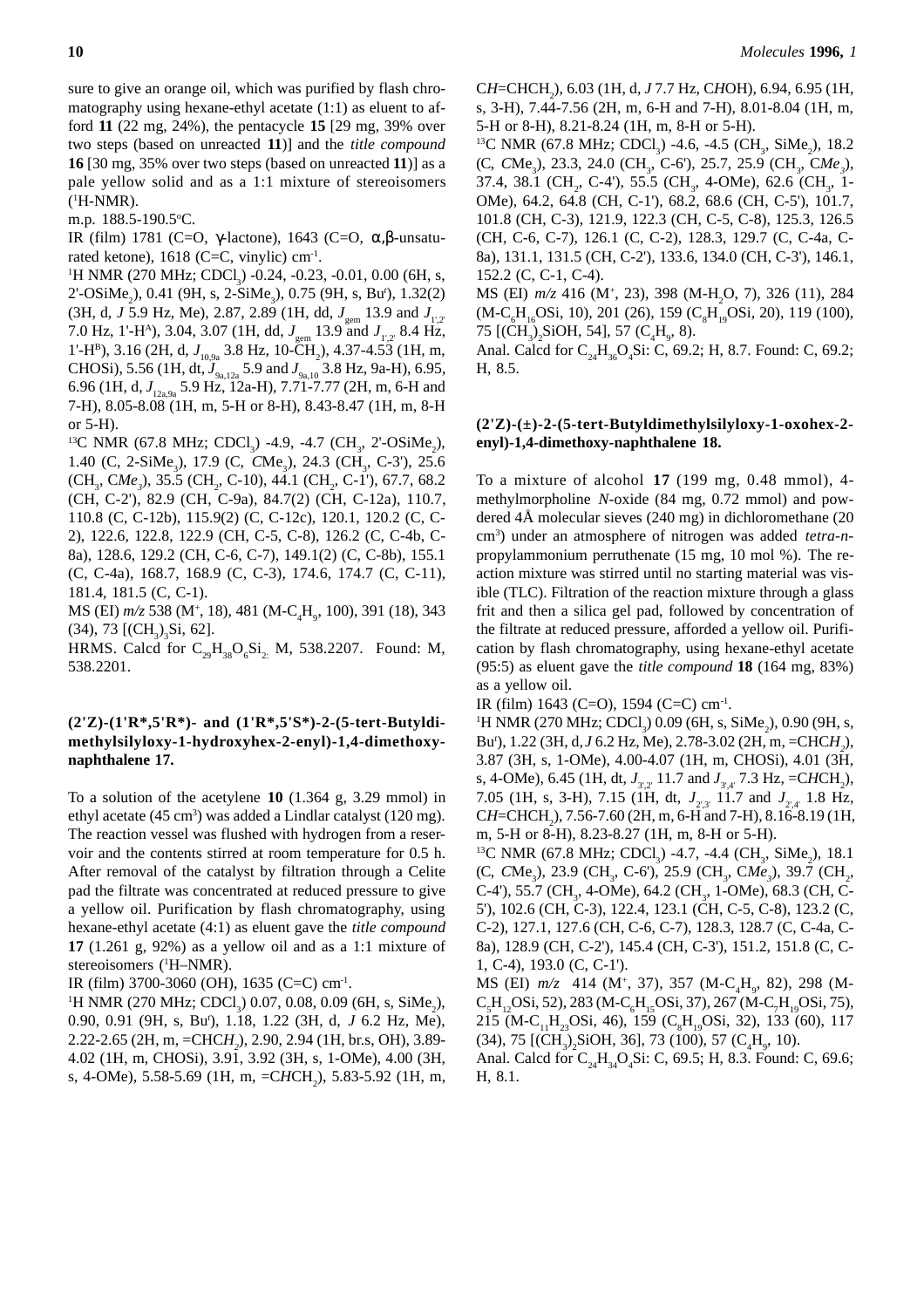### **(2'Z)-(±)-2-(5-tert-Butyldimethylsilyloxy-1-oxohex-2 enyl)-1,4-naphthoquinone 19.**

A solution of ceric ammonium nitrate (510 mg, 0.93 mmol) in water (4 cm<sup>3</sup>) was added dropwise to a vigorously stirred solution of 1,4-dimethoxynaphthalene **18** (203 mg, 0.49 mmol) in acetonitrile (30 cm<sup>3</sup>) at room temperature. After 0.25 h, the reaction mixture was diluted with dichloromethane (30 cm<sup>3</sup>), washed with water ( $2 \times 20$  cm<sup>3</sup>) and dried over sodium sulphate. After removal of residual oxidant by filtration through a Florisil pad the filtrate was concentrated at reduced pressure to give the *title compound* **19** (173 mg, 92%) as an orange oil.

IR (film) 1669 (C=O, quinone and α, β-unsaturated ketone), 1613 (C=C, vinylic)  $cm<sup>-1</sup>$ .

 ${}^{1}$ H NMR (270 MHz; CDCl<sub>3</sub>) 0.07, 0.08 (6H, s, SiMe<sub>2</sub>), 0.89 (9H, s, Bu*<sup>t</sup>* ), 1.20 (3H, d, *J* 6.2 Hz, Me), 2.83-2.94 (2H, m, =CHC*H2* ), 4.03 (1H, sextet, *J* 5.9 Hz, CHOSi), 6.50-6.68 (2H, m, CH=CHCH<sub>2</sub>), 7.12 (1H, s, 3-H), 7.78-7.82 (2H, m, 6-H and 7-H), 8.08-8.14 (2H, m, 5-H and 8-H).

MS (EI)  $m/z$  386 (M+2H, 5), 329 (M+2H-C<sub>4</sub>H<sub>9</sub>, 8), 327 (M- $C_4H_9$ , 12), 285 (12), 254 (M+2H- $C_6H_{16}$ OSi, 8), 215 (13), 186  $(M+2H-C_{11}H_{23}OSi, 10)$ , 159 (C<sub>8</sub>H<sub>19</sub>OSi, 60), 115 (23), 75 [ $(CH_3)_2$ SiOH, 100], 73 (88).

HRMS. Calcd for  $C_{22}H_{28}O_4Si$ : (M + 2H), 386.1913. Found:  $(M + 2H)$ , 386.2053.

# **(2'Z)-(6bR\*,9aR\*,5'R\*)- and (6bR\*,9aR\*,5'S\*)-6-(5-tert-Butyldimethylsilyloxy-1-oxohex-2-enyl)-6b,9a-dihydro-5 hydroxyfuro[3,2-b]naphtho[2,1-d]furan-8(9H)-one 20.**

A solution of **13** (138 mg, 0.88 mmol) in acetonitrile (4.5 cm3 ) was added dropwise to an ice-cooled solution of **19** (173 mg, 0.44 mmol), in acetonitrile (23 cm<sup>3</sup>) under an atmosphere of nitrogen. After 0.5 h the solvent was removed under reduced pressure to give an orange oil, which was then purified by flash chromatography using hexane-ethyl acetate (4:1) as eluent to afford:

(i) the *title compound* **20** (111 mg, 55%) as an orange semi-solid and as a 1:1 mixture of stereoisomers (<sup>1</sup>H-NMR). Trituration using hexane-ether (4:1) produced an orange solid. m.p. 108.0-110.0°C.

IR (film) 3670-3090w (OH), 1785 (C=O, g-lactone), 1630 (C=O, a,b-unsaturated ketone),  $1572$  (C=C) cm<sup>-1</sup>.

<sup>1</sup>H NMR (200 MHz; CDCl<sub>3</sub>) 0.05, 0.07 (6H, s, SiMe<sub>2</sub>), 0.87, 0.88 (9H, s, Bu*<sup>t</sup>* ), 1.19, 1.20 (3H, d, *J* 6.1 Hz, Me), 2.61-2.88 (2H, m, =CHC*H2* ), 3.03-3.32 (2H, m, 9-H and 9-H'), 3.96- 4.19 (1H, m, CHOSi), 5.44 (1H, ddd,  $J_{9a,6b}$  5.9,  $J_{9a,9}$  5.9 and *J*<sub>9a,9'</sub> 2.7 Hz, 9a-H), 6.35 (1H, d, *J*<sub>6b,9a</sub> 5.9 Hz, 6b-H), 6.39-6.54 (1H, m, =CHCH<sub>2</sub>), 7.07 (1H, dt,  $J_{2,3'}$  12.0 and  $J_{2,4'}$  1.7 Hz, CH=CHCH<sub>2</sub>), 7.57-7.79 (2H, m, 2-H and 3-H), 7.88-7.99 (1H, m, 1-H or 4-H), 8.45-8.56 (1H, m, 4-H or 1-H), 14.79 (1H, s, OH).

<sup>13</sup>C NMR (67.8 MHz; CDCl<sub>3</sub>) -4.8, -4.5 (CH<sub>3</sub>, SiMe<sub>2</sub>), 18.1 (C, CMe<sub>3</sub>), 23.5, 24.0 (CH<sub>3</sub>, C-6'), 25.8 (CH<sub>3</sub>, C*Me<sub>3</sub>*), 35.6 (C, C-8), 196.0 (C, C-1'). MS (EI) *m*/z 468 (M<sup>+</sup>, 34), 411 (M-C<sub>4</sub>H<sub>9</sub>, 53), 367 (M-C<sub>4</sub>H<sub>9</sub>- $CO_2$ , 20), 336 (M-C<sub>6</sub>H<sub>16</sub>OSi, 17), 295 (M-C<sub>9</sub>H<sub>21</sub>OSi, 18), 268 (M-C<sub>11</sub>H<sub>24</sub>OSi, 17), 159 (C<sub>8</sub>H<sub>19</sub>OSi, 100), 95 (38), 73 (87), 43 (CH<sub>3</sub>CO, 39).

Anal. Calcd for  $C_{26}H_{32}O_6Si$ : C, 66.6; H, 6.9. Found: C, 66.5; H, 6.7.

(ii) (3R\*,9aR\*,12aR\*,2'R\*)-, (3R\*,9aR\*,12aR\*,2'S\*)-, (3S\*,9aR\*,12aR\*,2'R\*)- *and* (3S\*,9aR\*,12aR\*,2'S\*)-3-(2 tert-Butyldimethylsilyloxypropyl)-2,3,9a,12a-tetrahydro-1H-furo[2",3":4',5']furo[3',2':3,4]naphtho[1,2-b]pyran-1,11(10H)-dione **21** (15 mg, 7%) as a colourless solid and as a mixture of stereoisomers (<sup>1</sup>H-NMR).

m.p. 131.0-133.0°C; IR (CHCl<sub>3</sub>) 1780 (C=O, γ-lactone), 1684s, 1675 (C=O, aryl ketone) cm<sup>-1</sup>.

<sup>1</sup>H NMR (270 MHz; CDCl<sub>3</sub>) 0.08, 0.09(2), 0.010(2) (6H, s, SiMe<sub>2</sub>), 0.81, 0.82, 0.89, 0.90 (9H, s, Bu<sup>*t*</sup>), 1.27, 1.30 (3H, d, *J* 6.1 Hz, Me), 1.72-2.32 (2H, m, 1'-CH<sub>2</sub>), 2.75-2.86 (2H, m, 2-CH<sub>2</sub>), 3.14 (2H, d,  $J_{10,9a}$  4.0 Hz, 10-CH<sub>2</sub>), 4.14-4.28, 4.33-4.45 (1H, m, CHOSi), 4.79-4.88 (1H, m, 3-H), 5.48-5.54 (1H, m, 9a-H), 6.74(2), 6.79 (1H, d,  $J_{12,99}$  5.9 Hz, 12a-H), 7.60-7.72 (2H, m, 6-H and 7-H), 7.94-7.97 (1H, m, 5-H or 8-H), 8.26-8.32 (1H, m, 8-H or 5-H).

<sup>13</sup>C NMR (67.8 MHz; CDCl<sub>3</sub>) -4.8, -4.3 (CH<sub>3</sub>, SiMe<sub>2</sub>), 17.9, 18.1 (C, CMe<sub>3</sub>), 23.6, 23.7, 24.6 (CH<sub>3</sub>, C-3'), 25.8 (CH<sub>3</sub>, CMe<sub>3</sub>), 35.7 (CH<sub>2</sub>, C-10), 42.9, 43.0, 43.1, 43.2 (CH<sub>2</sub>, C-2), 44.3, 44.4, 45.0, 45.2 (CH<sub>2</sub>, C-1'), 64.2, 65.0 (CH, C-2'), 75.8, 77.2 (CH, C-3), 82.1, 82.3 (CH, C-9a), 85.1 (CH, C-12a), 111.4, 111.5, 111.9 (C, C-12b, C-12c), 122.4, 124.2 (CH, C-5, C-8), 127.0, 127.1, 127.2 (C, C-4b, C-8a), 127.9, 128.0, 129.9 (CH, C-6, C-7), 152.2(2), 152.4 (C, C-8b), 155.6(2), 156.0 (C, C-4a), 174.8(2) (C, C-11), 191.4, 191.6 (C, C-1). MS (EI) *m/z* 468 (M<sup>+</sup>, 47), 411 (M-C<sub>4</sub>H<sub>9</sub>, 97), 367 (M-C<sub>4</sub>H<sub>9</sub>-CO<sub>2</sub>, 15), 343 (100), 297 (23), 262 (28), 212 (19), 182 (21), 162 (84), 132 (C<sub>6</sub>H<sub>16</sub>OSi, 20), 113 (26), 73 (31), 31 (34). Anal. Calcd for  $C_{26}H_{32}O_{6}Si$ : C, 66.6; H, 6.9. Found: C, 66.7; H, 7.1.

# **(1'Z)-(3aR\*,5R\*,11bR\*,4'R\*)-, (3aR\*,5R\*,11bR\*,4'S\*)- (3aR\*,5S\*,11bR\*,4'R\*)- and (3aR\*,5S\*,11bR\*,4'S\*)- 3,3a,5,11b-Tetrahydro-5-hydroxy-5-(4-tert-butyldimethylsilyloxypent-1-enyl-2H-furo[3,2-b]naphtho[2,3-d]pyran-2,6,11-trione 23.**

A solution of ceric ammonium nitrate (175 mg, 0.32 mmol) in water (1 cm<sup>3</sup>) was added dropwise to a solution of 20 (78) mg, 0.16 mmol) in acetonitrile (10 cm<sup>3</sup>) at room temperature and the reaction mixture stirred until no starting material could be detected (TLC). The reaction mixture was poured into dichloromethane (17 cm<sup>3</sup>), washed with water (5 cm<sup>3</sup>) and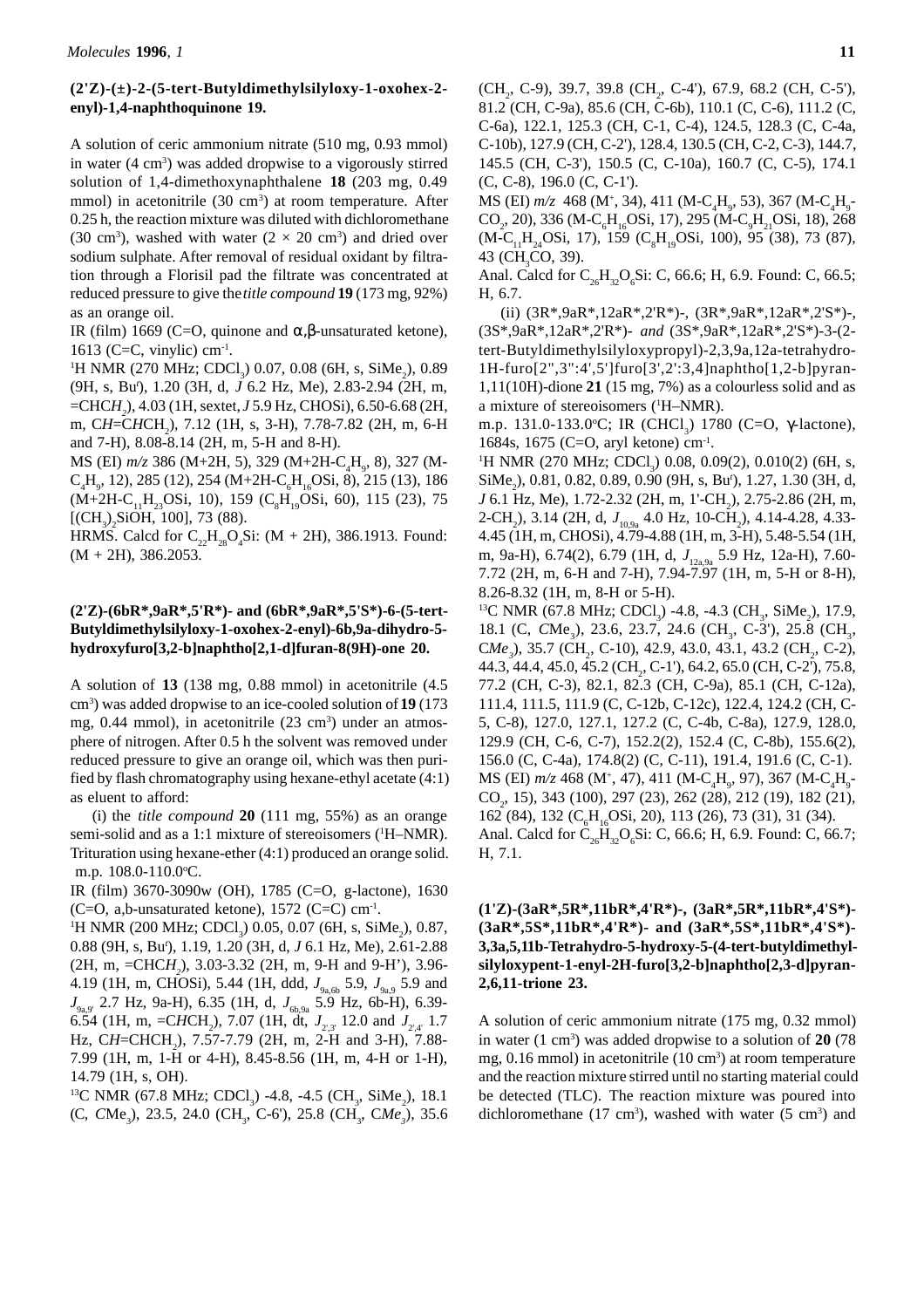dried over sodium sulphate. The solution was filtered through a Florisil pad and the solvent evaporated under reduced pressure to give an orange solid. Purification by flash chromatography using hexane-ethyl acetate (1:1) as eluent gave the *title compound* **23** (43 mg, 55%) as a glassy yellow solid and as a mixture of stereoisomers (1 H–NMR).

m.p. 64.5-67.5°C.

IR (CH<sub>2</sub>Cl<sub>2</sub>) 3671-3122 (OH), 1794 (C=O, γ-lactone), 1671 (C=O, quinone),  $1594$  (C=C) cm<sup>-1</sup>.

<sup>1</sup>H NMR (400 MHz; CDCl<sub>3</sub>) 0.10, 0.11, 0.12(2), 0.15 (6H, s, SiMe<sub>2</sub>), 0.91(3) (9H, s, Bu<sup>*t*</sup>), 1.22, 1.27 (3H, d, J 6.1 Hz, Me), 2.07-3.05 (2H, m, =CHC*H2* ), 2.66, 2.73 (1H, d, *J*gem 17.6 Hz, 3-H<sup>A</sup>), 2.95, 2.97 (1H, dd,  $J_{\text{gen}}$  17.6 and  $J_{\text{3B,3a}}$  5.0 Hz, 3-HB), 3.95-4.08 (1H, m, CHOSi), 4.96, 5.03 (1H, dd, *J*<sub>3a,3B</sub> 5.0 and *J*<sub>3a,11b</sub> 2.9 Hz, 3a-H), 5.30 (1H, d, *J*<sub>11b,3a</sub> 2.9 Hz, 11b-H), 5.67-6.09 (2H, m, CH=CHCH<sub>2</sub>), 7.75-7.85 (2H, m, 8-H and 9-H), 8.06-8.15 (2H, m, 7-H and 10-H).

<sup>13</sup>C NMR (100.6 MHz; CDCl<sub>3</sub>) -4.8, -4.2 (CH<sub>3</sub>, SiMe<sub>2</sub>), 14.1, 18.1, 22.7 (C, *C*Me<sub>3</sub>), 23.7, 24.5, 29.3, 29.7 (CH<sub>3</sub>, C-5'), 25.7, 25.8, 26.0 (CH<sub>3</sub>, CMe<sub>3</sub>), 36.4, 37.4, 40.0, 40.2 (CH<sub>2</sub>, C-3'), 36.6, 37.6, 38.4, 38.6 (CH<sub>2</sub>, C-3), 65.7, 66.4 (CH, C-3a), 68.4, 69.6 (CH, C-4'), 68.9, 69.1 (CH, C-11b), 92.5, 93.9 (C, C-5), 126.4, 126.7 (CH, C-7, C-10), 130.9, 131.3 (C, C-6a, C-10a), 131.8 (CH, C-1'), 131.8, 132.7 (CH, C-2'), 134.1, 134.4, 134.6, 134.8 (CH, C-8, C-9), 140.0, 140.9 (C, C-11a), 144.8, 144.9, 145.7 (C, C-5a), 174.3, 174.4 (C, C-2), 182.2, 183.2, 183.5, 183.6 (C, C-6, C-11).

MS (EI) *m*/z 483 (M-H, 0.3), 469 (M-CH<sub>3</sub>, 1), 440 (M-CO<sub>2</sub>, 2), 427 (M-C<sub>4</sub>H<sub>9</sub>, 46), 409 (13), 383 (M-CO<sub>2</sub>-C<sub>4</sub>H<sub>9</sub>, 40), 339 (10), 295 (24), 265 (10), 159 (M-C<sub>8</sub>H<sub>19</sub>OSi, 74), 115 (25), 103 (14), 95 (8), 75 [(CH<sub>3</sub>)<sub>2</sub>SiOH, 77], 73 (100), 69 (8), 43  $(CH<sub>3</sub>CO, 9).$ 

Anal. Calcd for  $C_{26}H_{32}O_7Si$ : C, 64.4; H, 6.7. Found: C, 64.7; H, 6.9.

# **(1'Z)-(3aR\*,5R\*,11bR\*,4'R\*)-, (3aR\*,5R\*,11bR\*,4'S\*)-, (3aR\*,5S\*,11bR\*,4'R\*)- and (3aR\*,5S\*,11bR\*,4'S\*)- 3,3a,5,11b-Tetrahydro-5-hydroxy-5-(4-hydroxypent-1 enyl-2H-furo[3,2-b]naphtho[2,3-d]pyran-2,6,11-trione 22.**

A solution of ceric ammonium nitrate (282 mg, 0.51 mmol) in water (0.8 cm3 ) was added dropwise to a solution of **20**  $(30 \text{ mg}, 0.064 \text{ mmol})$  in acetonitrile  $(3.5 \text{ cm}^3)$  at room temperature, and the reaction mixture stirred until no starting material could be detected (TLC, *ca.* 10 min). The mixture was then poured into ethyl acetate (8 cm<sup>3</sup>), washed with water  $(2 \times 4 \text{ cm}^3)$  and dried over sodium sulphate. The solution was filtered through a Florisil pad and the solvent evaporated under reduced pressure to give an orange solid that was purified by flash chromatography, using hexane-ethyl acetate (1:2) as eluent, to afford the *title compound* **22** (15 mg, 64%) as a yellow solid and as a mixture of stereoisomers ('H-NMR). m.p. 91.0-95.0°C.

IR (film) 3591-3072 (OH), 1787 (C=O, γ−lactone), 1667 (C=O, quinone),  $1592m$  (C=C) cm<sup>-1</sup>.

<sup>1</sup>H NMR (270 MHz; CDCl<sub>3</sub>) 1.23 (1H, d, *J* 6.6 Hz, Me), 1.25 (1H, d, *J* 7.0 Hz, Me), 1.30 (0.5H, d, *J* 6.2 Hz, Me), 1.32 (0.5H, d, *J* 7.0 Hz, Me), 2.10-2.68 (2H, m, =CHC*H2* ), 2.73, 2.76 (1H, d, *J*<sub>gem</sub> 17.6 Hz, 3-H<sup>A</sup>), 2.99 (0.5H, dd, *J*<sub>gem</sub> 17.6 and  $J_{3B,3a}$  4.8 Hz, 3-H<sup>B</sup>), 3.00 (0.5H, dd,  $J_{\text{gen}}$  17.8 and  $J_{3B,3a}$ 4.8 Hz, 3-HB), 3.84-4.04 (1H, m, C*H*OH), 4.72-4.83 (1H, br.s, OH), 4.99, 5.00 (1H, dd,  $J_{3a,3B}$  4.8 and  $J_{3a,11b}$  2.9 Hz, 3a-H), 5.30 (1H, d,  $J_{11b,3a}$  2.9 Hz, 11b-H), 5.67-5.85 (1H, m, CH=CHCH<sub>2</sub>), 5.87-6.00 (1H, m, =CHCH<sub>2</sub>), 6.00-6.22 (1H, br.s, OH), 7.73-7.82 (2H, m, 8-H and 9-H), 8.02-8.13 (2H, m, 7-H and 10-H).

<sup>13</sup>C NMR (67.8 MHz; CDCl<sub>3</sub>) 22.9, 23.2, 23.8, 28.6 (CH<sub>3</sub>, C-5'), 36.3, 37.1, 40.0 (CH<sub>2</sub>, C-3'), 36.6, 38.6, 38.8, 39.1 (CH<sub>2</sub>, C-3), 66.5, 66.9 (CH, C-3a), 66.9, 68.2 (CH, C-4'), 68.7, 69.0 (CH, C-11b), 92.3, 93.1 (C, C-5), 126.4, 126.5, 126.6(2) (CH, C-7, C-10), 130.5, 130.7 (CH, C-1'), 131.1(2), 131.9, 132.1 (C, C-6a, C-10a), 132.7, 133.3 (CH, C-2'), 134.0, 134.1, 134.3, 134.4, 134.6, 134.7 (CH, C-8, C-9), 139.3 (C, C-11a), 145.5, 145.8 (C, C-5a), 174.7, 175.4 (C, C-2), 182.4, 182.7, 183.0, 183.3 (C, C-6, C-11).

MS (EI)  $m/z$  370 (M<sup>+</sup>, 6), 354 (M-H<sub>2</sub>O, 100), 308 (M-H<sub>2</sub>O- $CO<sub>2</sub>$ , 21), 295 (61), 286 (M-C<sub>5</sub>H<sub>8</sub>O, 48), 249 (36), 225 (24), 199 (13), 162 (27), 139 (15), 105 (17), 77 (14) and 43 (CH<sub>3</sub>CO, 27).

Anal. Calcd for  $C_{20}H_{18}O_7$ . C, 64.9; H, 4.9. Found: C, 64.6; H, 4.9.

# **(3aR\*,5S\*,11bR\*,6'R\*)-3a,11b,5',6'-Tetrahydro-6' methylspiro[5H-furo[3,2-b]naphtho[2,3-d]pyran-5',2'- [2H]pyran]-2,6,11(3H)-trione 5 and**

**(3aS\*,5S\*,11bS\*,6'R\*)-3a,11b,5',6'-Tetrahydro-6' methylspiro[5H-furo[3,2-b]naphtho[2,3-d]pyran-5',2'- [2H]pyran]-2,6,11(3H)-trione 6.**

### *Using camphorsulphonic acid*

To a solution of **22** (36 mg, 0.097 mmol) in dichloromethane (5 cm3) was added a catalytic quantity (*ca*. 2 mg) of camphorsulphonic acid. The reaction mixture was heated gently at reflux until no starting material was visible (TLC). Removal of the solvent under reduced pressure gave a yellow oil that was purified by flash chromatography, using hexane-ethyl acetate (1:1) as eluent to give the *title compounds* **5** and **6** (18 mg, 52%) as a yellow solid and as a 3:2 (**5**\*:**6**) mixture of stereoisomers (1 H–NMR).

m.p. 229.0-233.0°C; IR (film) 1791 (C=O, γ–lactone), 1672  $(C=O,$  quinone), 1595  $(C=C)$  cm<sup>-1</sup>.

<sup>1</sup>H NMR (270 MHz; CDCl<sub>3</sub>) 1.30 (1.2H, d, *J* 6.2 Hz, Me), 1.35\* (1.8H, d, *J* 6.6 Hz, Me), 2.02-2.17\*, 2.26-2.40, 2.60- 2.72\* (2H, m, 5'-CH<sub>2</sub>), 2.71\* (0.6H, d,  $J_{\text{gem}}$  17.6 Hz, 3-H<sup>A</sup>), 2.76 (0.4H, d,  $J_{\text{gem}}$  17.7 Hz, 3-H<sup>A</sup>), 2.98 (0.4H, dd,  $J_{\text{gem}}$  17.7 and  $J_{3B,3a}$  4.7 Hz, 3-H<sup>B</sup>), 2.99\* (0.6H, dd,  $J_{\text{gen}}$  17.6 and  $J_{3B,3a}$ 4.9 Hz, 3-HB), 4.08-4.24 (0.4H, m, 6'-H), 4.31-4.47\* (0.6H, m, 6'-H), 4.90 (0.4H, dd,  $J_{3a,3B}$  4.7 and  $J_{3a,11b}$  3.1 Hz, 3a-H), 5.01\* (0.6H, dd,  $J_{3a,3B}$  4.9 and  $J_{3a,11b}$  3.0 Hz, 3a-H), 5.32\*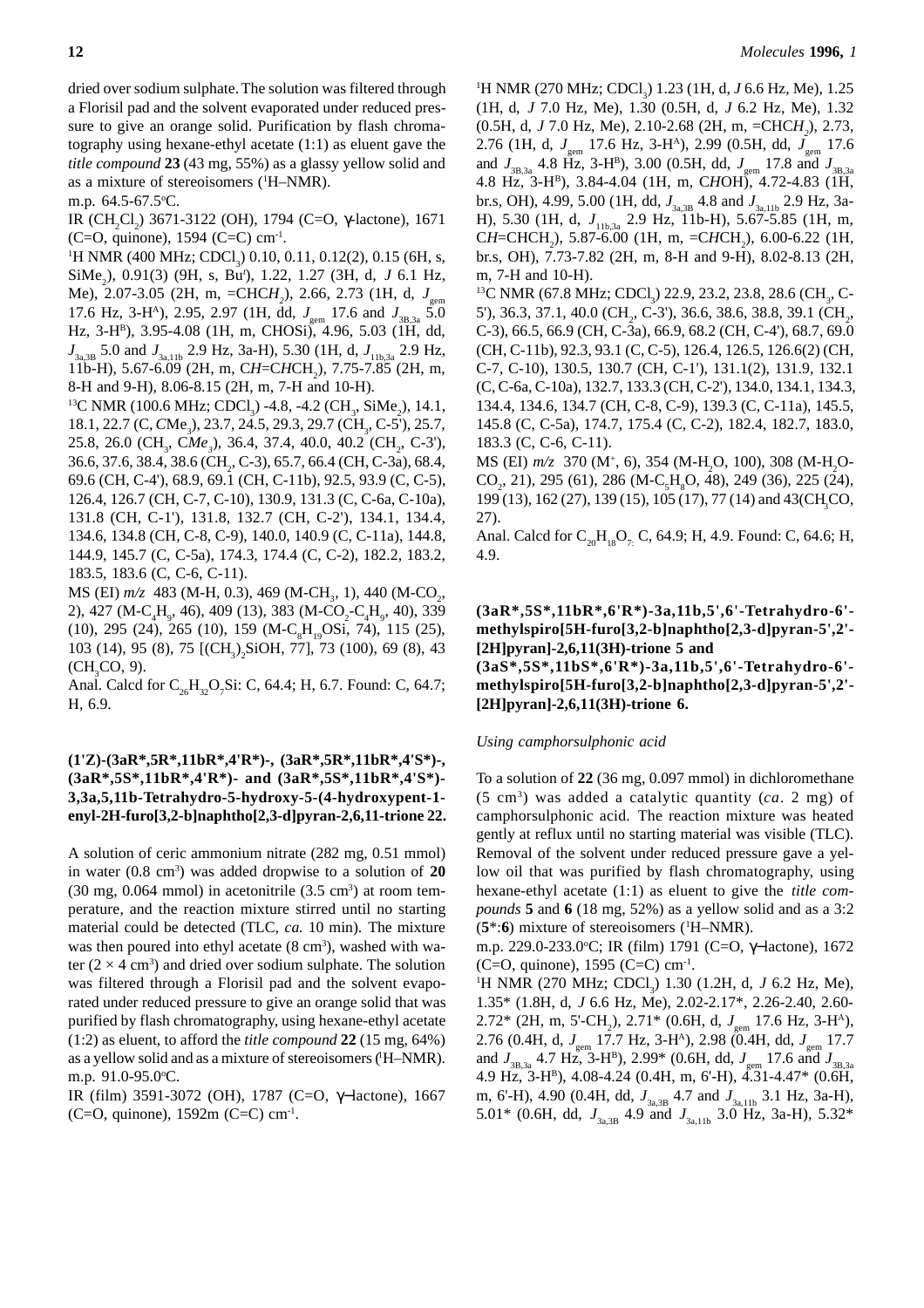(0.6H, d,  $J_{11b,3a}$  3.0 Hz, 11b-H), 5.33 (0.4H, d,  $J_{11b,3a}$  3.1 Hz, 11b-H), 5.63-5.71 (1H, m, 3'-H), 6.19-6.26 (1H, m, 4'-H), 7.73-7.80 (2H, m, 8-H and 9-H), 8.02-8.15 (2H, m, 7-H and 10-H).

<sup>13</sup>C NMR (67.8 MHz; CDCl<sub>3</sub>) 21.0, 21.5 (CH<sub>3</sub>, CH<sub>3</sub>), 29.7,  $31.1$  (CH<sub>2</sub>, C-5'),  $36.6$  (CH<sub>2</sub>, C-3),  $65.9$ ,  $68.9$  (CH, C-6'),  $66.3$ , 66.6 (CH, C-3a), 69.0 (CH, C-11b), 91.5, 92.6 (C, C-5), 125.6, 125.7 (CH, C-3Õ), 126.4, 126.6 (CH, C-7, C-10), 127.6, 129.2 (CH, C-4'), 131.3, 132.2, 133.3 (C, C-6a, C-10a), 134.0, 134.1, 134.5 (CH, C-8, C-9), 135.5, 136.2 (C, C-11a), 144.0, 144.5 (C, C-5a), 174.1, 174.3 (C, C-2), 181.5, 182.3, 183.1, 183.3 (C, C-6, C-11).

MS (EI)  $m/z$  352 (M<sup>+</sup>, 22), 324 (M-CO, 93), 307 (M-CO<sub>2</sub>H, 97), 295 (M-CO-C<sub>2</sub>H<sub>5</sub>, 75), 279 (M-CO<sub>2</sub>-C<sub>2</sub>H<sub>5</sub>, 34), 251 (M- $C_{5}H_{9}O_{2}$ , 29), 238 (M- $C_{6}H_{10}O_{2}$ , 29), 212 (29), 182 (M- $C_{8}H_{10}O_{4}$ , 29), 162 (100), 132 (26), 113 (30), 95 (13), 70 (25), 43  $(CH<sub>3</sub>CO, 26), 31 (46).$ 

Anal. Calcd for  $C_{20}H_{16}O_6C$ , 68.2; H, 4.6. Found: C, 67.8; H, 4.9.

#### *Using hydrofluoric acid*

To a solution of **23** (18.0 mg, 0.037 mmol) in acetonitrile (3 cm3 ) was added dropwise a solution of 40% aqueous hydrofluoric acid  $(0.10 \text{ cm}^3)$  in acetonitrile  $(1.0 \text{ cm}^3)$  until no starting material could be detected (TLC). The reaction mixture was poured into ethyl acetate  $(5 \text{ cm}^3)$ , washed with water  $(2 \times 3 \text{ cm}^3)$  and dried over sodium sulphate. Removal of solvent under reduced pressure gave a yellow oil that was purified by flash chromatography, using hexane-ethyl acetate (1:1) as eluent to give the *title compounds* **5** and **6** (6.2 mg, 46% over two steps) as a 3:7 (**5**:**6**) mixture of stereoisomers  $(^1H-NMR)$ .

# **(3aR\*,5S\*,5aS\*,11aR\*,11bS\*,6'R\*)-3a,5a,11a,11b,5',6'- Hexahydro-5a,11a-dihydroxy-6'-methylspiro[5H-furo[3,2 b]naphtho[2,3-d]pyran-5',2'-[2H]pyran]-2,6,11(3H)-trione 24 and**

**(3aS\*,5S\*,5aR\*,11aS\*,11bR\*,6'R\*)-3a,5a,11a,11b,5',6'- Hexahydro-5a,11a-dihydroxy-6'-methylspiro[5H-furo[3,2 b]naphtho[2,3-d]pyran-5',2'-[2H]pyran]-2,6,11(3H)-trione 25.**

To a solution of spiroketal olefins **5** and **6** [8.3 mg, 0.024 mmol as a 4:5 (**5**:**6**) mixture of stereoisomers] in dichloromethane  $(0.25 \text{ cm}^3)$  was added cetyltrimethylammonium permanganate [14] (11.9 mg, 0.030 mmol) and the reaction mixture stirred at room temperature for  $3$  h. Ether  $(3 \text{ cm}^3)$ was added and the suspension dried over sodium sulphate before being filtered through a silica gel pad. After washing the pad with ether  $(ca. 15 cm<sup>3</sup>)$  and removal of the solvent under reduced pressure, the residue was purified by flash chromatography using hexane-ethyl acetate (1:1) as eluent, to give the *title compounds* **24** and **25** (2.1 mg, 27% based on

unreacted **5**,**6**) as a yellow solid and as a 1:1 (**24**:**25**) mixture of stereoisomers (1 H–NMR).

m.p. 237.0-239.5o C.

IR (CH<sub>2</sub>Cl<sub>2</sub>) 3861-3369 (OH), 1785 (C=O, γ–lactone), 1706s, 1687 (C=O, α-hydroxy aryl ketone) cm<sup>-1</sup>.

<sup>1</sup>H NMR (270 MHz; CDCl<sub>3</sub>) 0.68 (1.5H, d, *J* 6.3 Hz, Me), 0.98 (1.5H, d, *J* 6.6 Hz, Me), 0.82-0.96, 1.20-1.40, 1.48-1.87 (2H, m, 5'-CH<sub>2</sub>), 2.73, 2.75 (1H, d, *J*<sub>gem</sub> 17.5 Hz, 3-H<sup>A</sup>), 2.93(2) (1H, dd,  $J_{\text{gem}}$  17.5 and  $J_{\text{3B,3a}}$  4.6 Hz, 3-H<sup>B</sup>), 3.26-3.40, 3.73-3.89 (1H, m, 6'-H), 3.64-3.81 (1H, m, 2 × OH), 4.42, 4.46 (1H, s, 2 x OH), 4.61, 4.78 (1H, dd,  $J_{3a,3B}$  4.6 and  $J_{3a,11b}$  2.9 Hz, 3a-H), 5.38, 5.41 (1H, d, *J*<sub>11b,3a</sub> 2.9 Hz, 11b-H), 5.85-5.95 (1H, m, 3'-H), 5.95-6.03 (1H, m, 4'-H), 7.73-7.82 (2H, m, 8- H and 9-H), 8.02-8.17 (2H, m, 7-H and 10-H).

<sup>13</sup>C NMR (100.6 MHz; CDCl<sub>3</sub>) 19.5, 19.9 (CH<sub>3</sub>, Me), 29.7, 31.3 (CH<sub>2</sub>, C-5'), 37.7, 37.8 (CH<sub>2</sub>, C-3), 66.0, 68.8 (CH, C-6'), 67.8, 68.3 (CH, C-3a), 73.9 (CH, C-11b), 80.7, 81.5, 84.2 (C, C-5a, C-11a), 96.2, 97.0 (C, C-5), 122.3(2) (CH, C-3'), 126.2, 126.5 (CH, C-7, C-10), 127.0, 127.3 (CH, C-4'), 129.2, 130.8 (C, C-6a, C-10a), 133.8, 133.9, 134.9, 135.1 (CH, C-8, C-9), 173.9, 174.0 (C, C-2), 188.6, 188.7, 196.3, 196.4 (C, C-6, C-11).

MS (EI)  $m/z$  386 (M<sup>+</sup>, 2), 277 (37), 257 (C<sub>14</sub>H<sub>9</sub>O<sub>5</sub>, 6), 204  $(13)$ , 192 (21), 162 (8), 113 ( $C_6H_9O_2$ , 100), 95 (15), 85 (56), 43 (CH<sub>3</sub>CO, 29).

HRMS. Calcd for  $C_{20}H_{18}O_8$ . M, 386.1002. Found: M, 386.0962.

Unreacted spiroketals **5**,**6** (1.1 mg, 13%) were also recovered from the reaction.

#### **References**

- 1. (a) Tsuji, N.; Kobayashi, M.; Wakisaka, Y.; Kawamura, Y.; Mayama, M.; Matsumoto, K. *J. Antibiot*., **1976**, *29*, 7. (b) Tsuji, N.; Kobayashi, Y.; Terui, Y.; Tori, K. *Tetrahedron*, **1976**, *32*, 2207.
- 2. Tsuji, N.; Kamiguchi, T.; Nakai, H.; Shiro, M. *Tetrahedron Lett.,* **1983**, *24*, 389.
- 3. (a) Moore, H. W.; *Science*, **1977**, *197*, 527. (b) Moore, H.W.; Czerniak, R. *Med. Res. Rev*., **1981**, *1*, 249.
- 4. (a) Kometani, T.; Takeuchi, Y.; Yoshii, E. *J. Org. Chem*., **1982**, *47,* 4725. (b) Kometani, T.; Takeuchi, Y.; Yoshii, E. *J. Org. Chem.,* **1983***, 48,* 2311*.* (c) Matsumoto, K.; Takeuchi, Y.; Takeda, K.; Yoshii, E. *Heterocycles*, **1981**, *16*, 1659.
- 5. Brimble, M. A.; Nairn, M. R. *J. Chem. Soc., Perkin Trans I*, **1992**, 579.
- 6. Harvey, R. G.; Hahn, J-T.; Bukowsa, M.; Jackson, H. *J. Org. Chem.,* **1990**, *55*, 6161.
- 7. Parker, K. A.; Koh, Y. *J. Am. Chem. Soc*., **1994**, *116*, 11149 and references cited therein.
- 8. Griffith, W. P.; Ley, S. V. *Aldrichimica Acta*, **1990**, *23*, 13. (b) Ley, S. V.; Norman, J.; Griffith, Marsden, *Synthesis*, **1994**, 639.